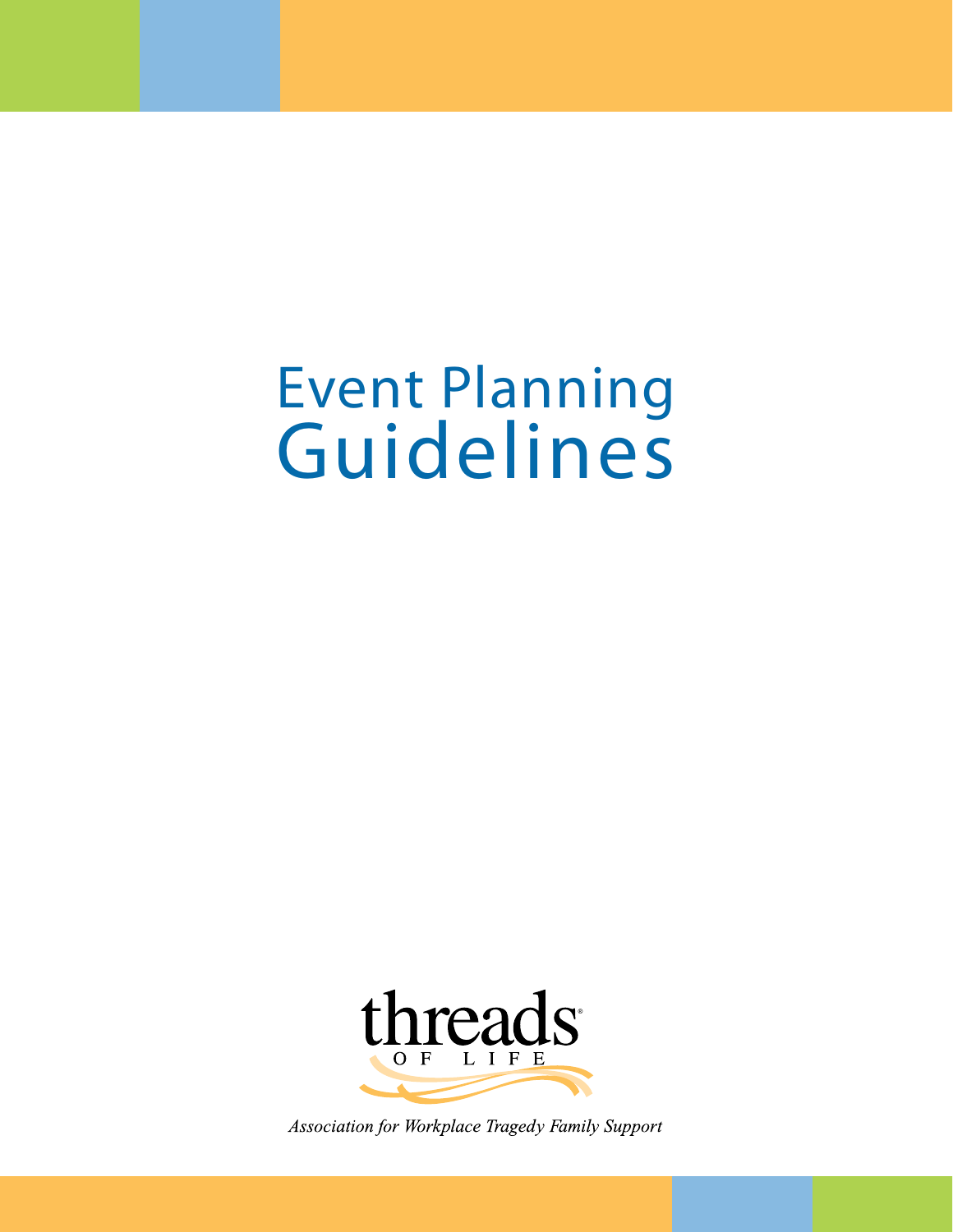## **Overview**

Thank you for your interest in organizing a fundraising event on behalf of Threads of Life. We appreciate your support and are excited to learn more about your plans.

As a first step, we would ask that you contact us to discuss your event. Please call or email us at:

### *Atlantic Canada & Quebec (NB, NS, NL, PE, QC)*

Christine Kennedy-Babineau ckennedy@threadsoflife.ca

### *Central Canada (ON, NU)*

Lorna Catrambone, lcatrambone@threadsoflife.ca

### *Western Canada (MB, SK, AB, BC, NT, YT)*

Shari Hinz shinz@threadsoflife.ca

# About Threads of Life

On any given workday in Canada, 3 people will die from a job-related fatality, life-altering injury or occupational disease. These people leave behind families, friends and co-workers devastated by this tragic loss.

[Threads of Life](https://threadsoflife.ca) is a national charity dedicated to supporting families who have experienced a workplace tragedy. Our mission is to help families heal through a community of support and to promote the elimination of life-altering injuries, illnesses and deaths.

Threads of Life supports thousands of family members across Canada through our peer-support and community action programs.

# Support for your Event

### Threads of Life is pleased to offer support for your event in the following ways:

- Dedicated staff member to provide information and answer questions about Threads of Life;
- Promotional materials, such as brochures, newsletters, table top tent cards and annual reports to show the impact of your fundraising efforts;
- Volunteer Representation depending on the timing, size and location of your event a volunteer spokesperson may be able to attend and speak;
- Communications Support options for pre and post event promotion on social media and through other Threads of Life communication tools;
- Post-event support including receipts and thank you letters are to be approved prior to your event.

### Threads of Life is unable to provide the following:

- Financial support or reimbursement of event expenses;
- Guaranteed attendance of staff, volunteers or attendees;
- Prizes, auction or award items;
- Application for gaming licences, liquor licences or insurance;
- Donor, volunteer or sponsor lists.

*I am so thankful for Threads of Life serving as an outlet for me over the years, as I have grown from a child to an adult. My grieving process is a journey that I will be on forever, and it's really hard to put into words how thankful I am that Threads of Life will be there with me* 

— Shelby Sandford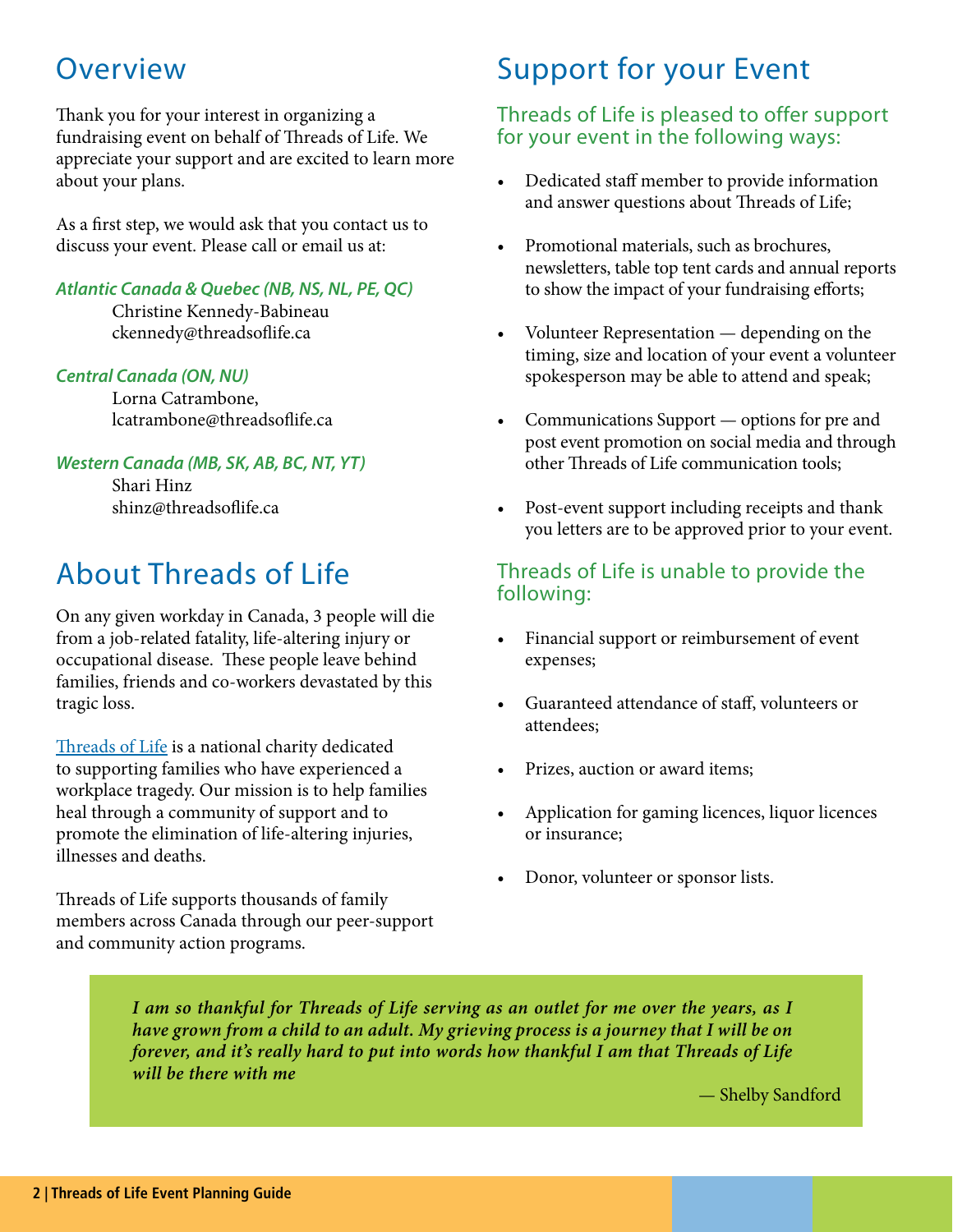

The Association for Workplace Tragedy Family Support – Threads of Life has been accredited by Imagine Canada's Standards Program. The Imagine Canada Standards Program offers accreditation to charities and nonprofits that can demonstrate excellence in the areas of board governance, financial accountability and transparency, fundraising, staff management, and volunteer involvement

# Event Guidelines:

- 1. Threads of Life encourages fundraising events that are compatible with our **Mission**, Vision [and Values.](https://threadsoflife.ca/about-us/our-mission-vision-and-values/)
- 2. Event organizers wishing to use the Threads of Life name or logo on event promotional materials are required to obtain approval first. Threads of Life reserves the right to withhold the use of its name and logo from any event that does not align with our values.
- 3. Promotional materials must clearly state that the event is in support of Threads of Life and not an official Threads of Life event.
- 4. The event organizer is required to obtain all necessary permits, licenses and insurance for their event.
- 5. Taking commission, for any purpose, on funds raised as part of the event is prohibited.
- 6. The event organizer is responsible for all costs related to the event and will handle all monies until the official donation is submitted to Threads of Life. Event expenses are to be deducted before sending the proceeds to Threads of Life. Threads of Life will incur no costs unless otherwise agreed in writing prior to the event.
- 7. When tax receipts are requested, the event organizer is responsible for collecting names and complete mailing addresses for all donors. This information must be submitted to Threads of Life within 30 days of the conclusion of the event. Please see the Tax Receipting Guidelines on p.4 for more details.
- 8. Threads of Life issues tax receipts in accordance with Canada Revenue Agency guidelines. Please see the Tax Receipting Guidelines on p.4 for more details.
- 9. The event organizer is required to handle all monetary transactions for the event and to present the proceeds to Threads of Life within 30 days of the event or as agreed upon with Threads of Life.
- 10. Involvement of Threads of Life staff and volunteers will be at our discretion and will be based on availability, location and the nature of the event.
- 11. All personal information pertaining to donors, participants or others shared with Threads of Life is protected under the [Threads of Life Privacy Policy.](https://threadsoflife.ca/privacy/)